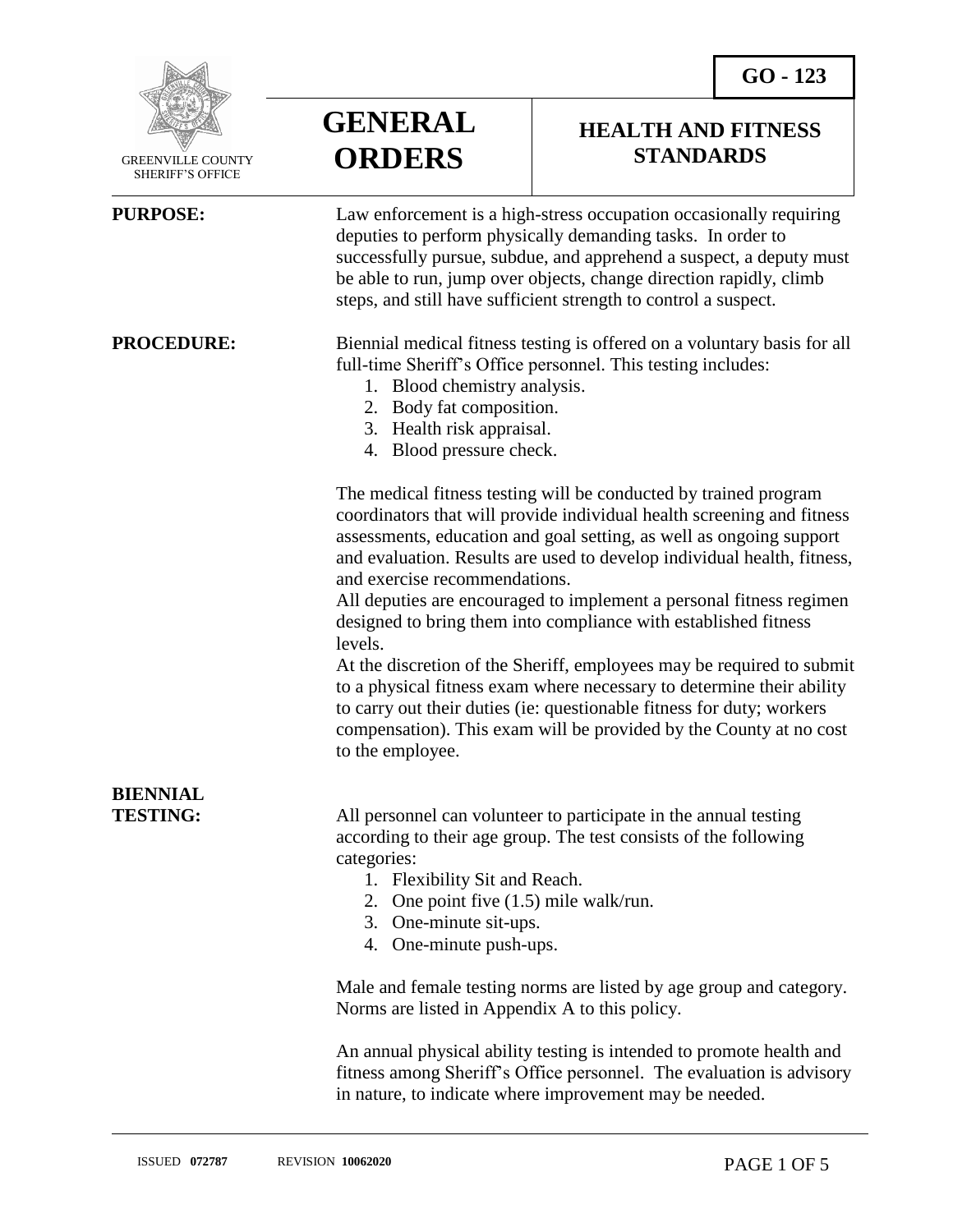No punitive action is taken for failing to complete the test in the time allowed.

# **LIGHT-**

**DUTY ASSIGNMENTS:** Deputies with temporary medical exemptions may be placed on light duty status. Deputies with permanent medical exemptions are reviewed individually to determine placement in a position regarded as low-risk and non-contact. Such positions are limited, as sworn personnel are expected to be available for unrestricted assignment and all emergencies.

> Light-Duty or Low-Risk positions for deputies with medical exemptions are identified as:

- Telephone Reporting Unit
- Front Desk
- Crime Prevention
- Crimestoppers Coordinator
- Some positions in CID, Support, and Administration
- Some supervisory positions

### **Note** - **Use of a Sheriff's Office vehicle while working in a lightduty capacity is at supervisor discretion.**

**PHYSICAL ABILITY**

**TEST (PAT):** All Class I and reserve deputy applicants are required to participate in this test, unless the Sheriff grants an exemption. For Class I deputies, satisfactory completion of this test are required for graduation from the South Carolina Criminal Justice Academy. The course description is listed below:

- 1. The course measures a total of 870 feet (290 yards/265 meters).
- 2. The course consists of a series of nine interspersed individual tasks, arranged in continuous format that may be viewed as being essential (physical) job-tasked for law enforcement training:
	- a. Running.
	- b. Jumping (low hurdle).
	- c. Climbing stairs.
	- d. Low crawling.
	- e. Jumping (broad-type).
	- f. Climbing a fence (chain-link/four feet)
	- g. Climbing through a window.
	- h. Moving/dragging a weight (150 pounds).
	- i. Changing direction on the run.
- 3. The applicant starts the course at a point indicated on the course.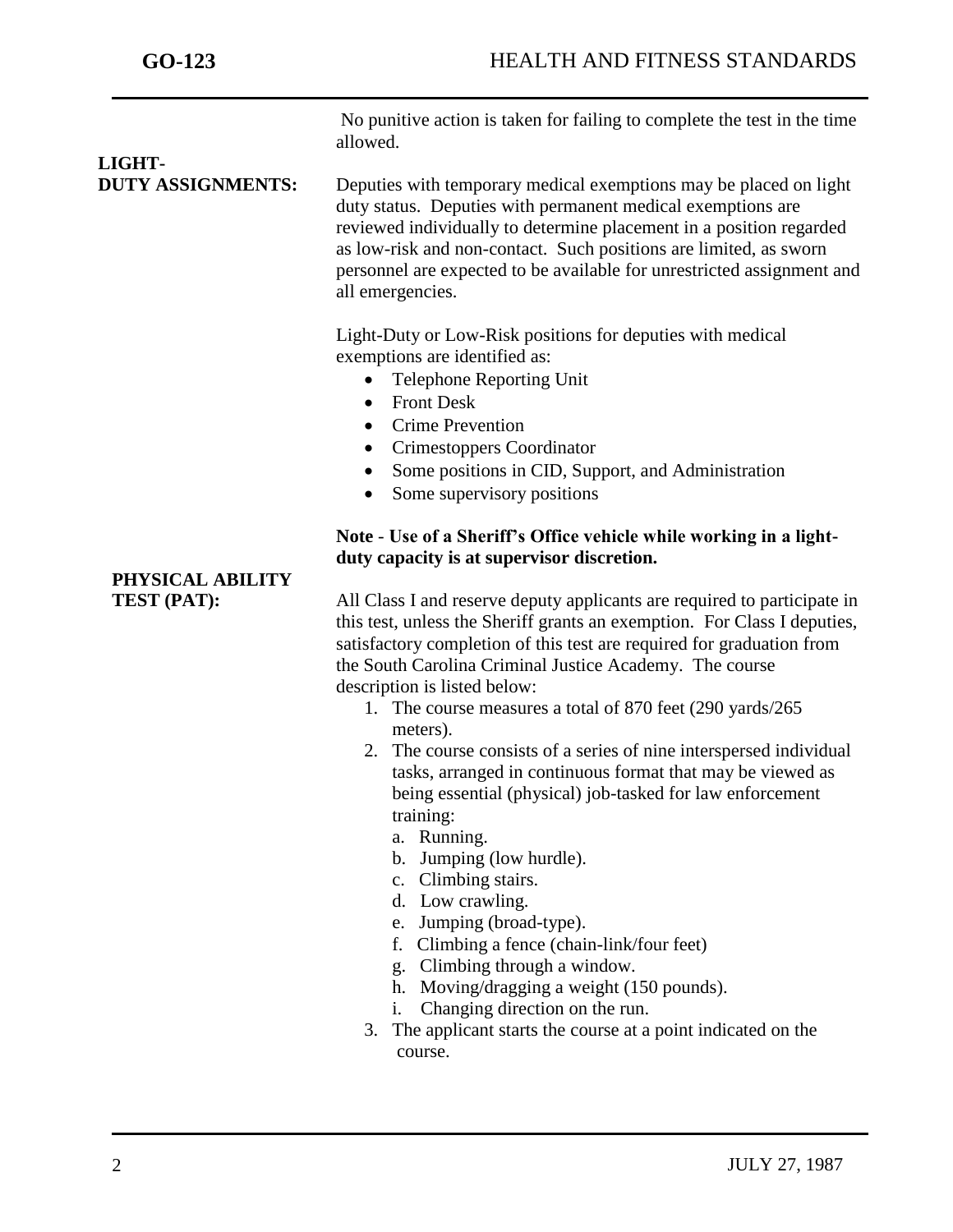- 4. The applicant runs one and ¾ laps around the perimeter of the course and enters the interior of the course at the point indicated on the course.
- 5. The first obstacle encountered in the interior consists of two low hurdles, one and a half feet high and four feet long, placed 13 feet apart.
- 6. After clearing the hurdles, stairs (five steps up to a 32-inch wide landing, 45 inches above the floor, and five steps down) must be negotiated twice.
- 7. Once the stair event is completed another low hurdle must be cleared; the applicant must then successfully negotiate a low crawl under an obstacle set at 2.5 feet above the floor.
- 8. The applicant must make a turn and clear a ditch simulation that is six feet in width.
- 9. Another turn is made and a chain-link fence (four feet high) must be climbed.
- 10. The applicant must make two additional turns and a four-foot high window must be successfully entered.
- 11. The applicant must then drag a 150-pound dead weight a distance of 20 feet.
- 12. After the weight drag, the applicant exits the course, completes one final lap around the perimeter and finishes at the point indicated on the course.

The time allowed for successful completion of this course is two minutes and six seconds.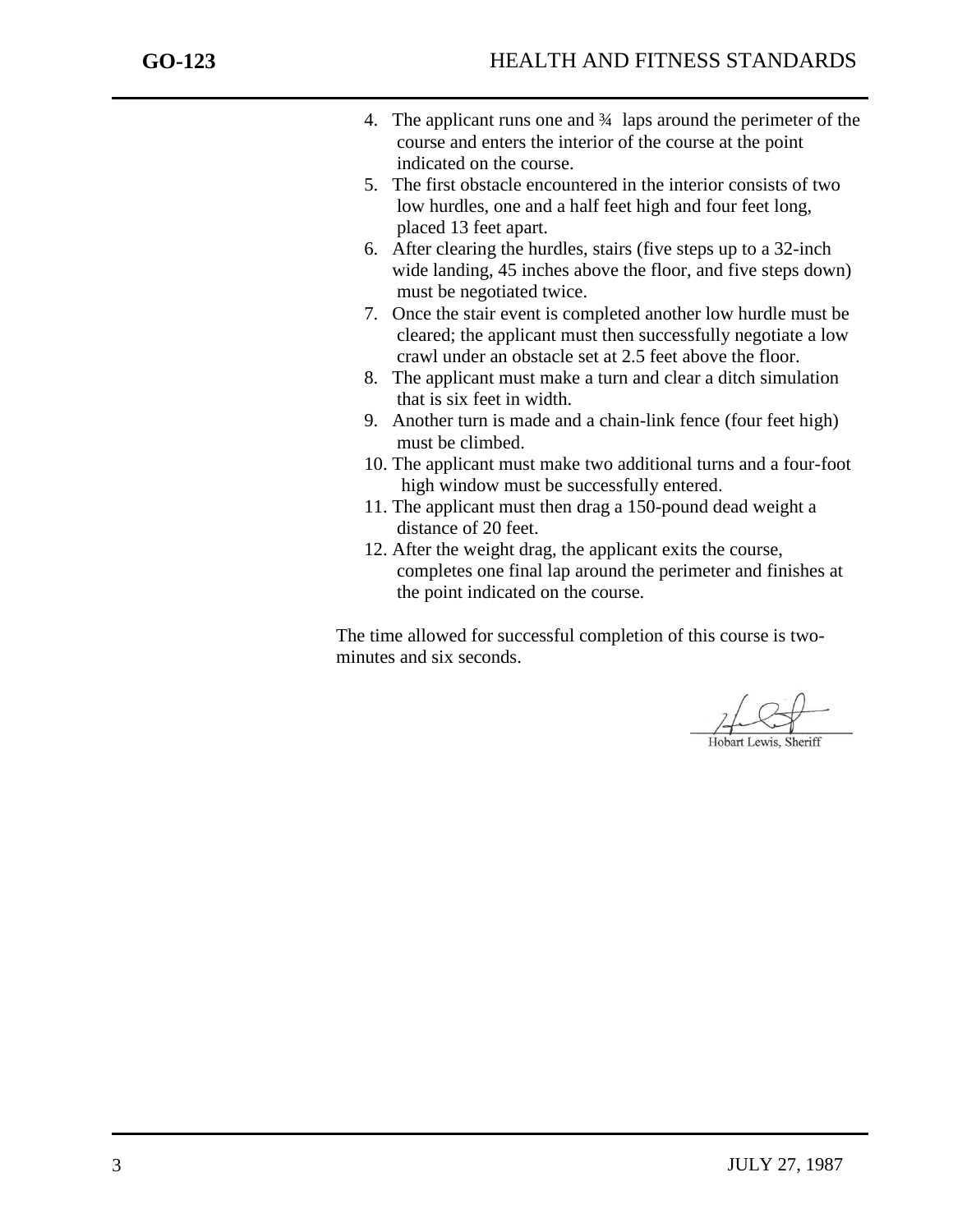#### **Male Field Testing Norms**

Flexibility Sit and Reach

| <b>AGE GROUP</b> | <b>POOR</b> | <b>FAIR</b> | <b>AVERAGE</b> | GOOD     | <b>EXCELLENT</b> |
|------------------|-------------|-------------|----------------|----------|------------------|
| 20-29            | $<$ 9.75    | 10-12.75    | 13-18.75       | 19-21.75 | >22              |
| $30-39$          | < 8.75      | 9-11.75     | 12-17.75       | 18-20.75 | >21              |
| $40 - 49$        | <7.75       | 8-10.75     | 11-16.75       | 17-19.75 | >20              |
| 50-59            | $<\!\!6.75$ | 7-9.75      | 10-15.75       | 16-18.75 | >19              |
| $60+$            | < 5.75      | 6-8.75      | 9-14.75        | 15-17.75 | >18              |

#### 1.5 Mile Walk/Run

| <b>AGE GROUP</b> | <b>POOR</b> | <b>FAIR</b>   | <b>AVERAGE</b>  | <b>GOOD</b>   | <b>EXCELLENT</b> |
|------------------|-------------|---------------|-----------------|---------------|------------------|
| $20-29$          | >22:26      | 22:26-15:50   | 15:49-12:14     | 12:13-9:57    | $9:56$ OR        |
|                  |             |               |                 |               | <b>FASTER</b>    |
| $30-39$          | >24.45      | 24:45-17:33   | $17:32 - 13:34$ | $13:35-10:51$ | 10:50 OR         |
|                  |             |               |                 |               | <b>FASTER</b>    |
| 40-49            | >29:15      | 29:15-20:33   | 20:32-14:51     | $14:50-11:56$ | $11:55$ OR       |
|                  |             |               |                 |               | <b>FASTER</b>    |
| 50-59            | >33:17      | $33:17-22:27$ | 22:26-15:50     | $15:49-12:32$ | $12:31$ OR       |
|                  |             |               |                 |               | <b>FASTER</b>    |
| $60+$            | >38:37      | $38:37-24:46$ | 24:45-17:33     | $17:32-13:13$ | 13:12 OR         |
|                  |             |               |                 |               | <b>FASTER</b>    |

#### One-Minute Sit-ups

| <b>AGE GROUP</b> | <b>POOR</b> | <b>FAIR</b> | <b>AVERAGE</b> | GOOD      | <b>EXCELLENT</b> |
|------------------|-------------|-------------|----------------|-----------|------------------|
| 20-29            | :32         | 33-36       | $37-42$        | 43-47     | $48+$            |
| 30-39            | -24         | $25 - 28$   | 29-34          | 35-39     | $40+$            |
| 40-49            | <19         | 20-23       | 24-29          | $30-34$   | $35+$            |
| 50-59            | 14>         | $15 - 18$   | 19-24          | 25-29     | $30+$            |
| $60+$            |             | $10-13$     | 14-19          | $20 - 24$ | $25+$            |

One-Minute Push-ups

| <b>AGE GROUP</b> | <b>POOR</b> | <b>FAIR</b> | <b>AVERAGE</b> | <b>GOOD</b> | <b>EXCELLENT</b> |
|------------------|-------------|-------------|----------------|-------------|------------------|
| $20-29$          | $<$ 19      | $20 - 34$   | 35-44          | 45-54       | $55+$            |
| 30-39            | 14:         | $15 - 24$   | 25-34          | 35-44       | $45+$            |
| 40-49            |             | $12 - 19$   | 20-29          | $30-39$     | $40+$            |
| 50-59            |             | $8 - 14$    | $15 - 24$      | 25-34       | $35+$            |
| $60+$            |             | $5-9$       | $10-19$        | 20-29       | $30+$            |